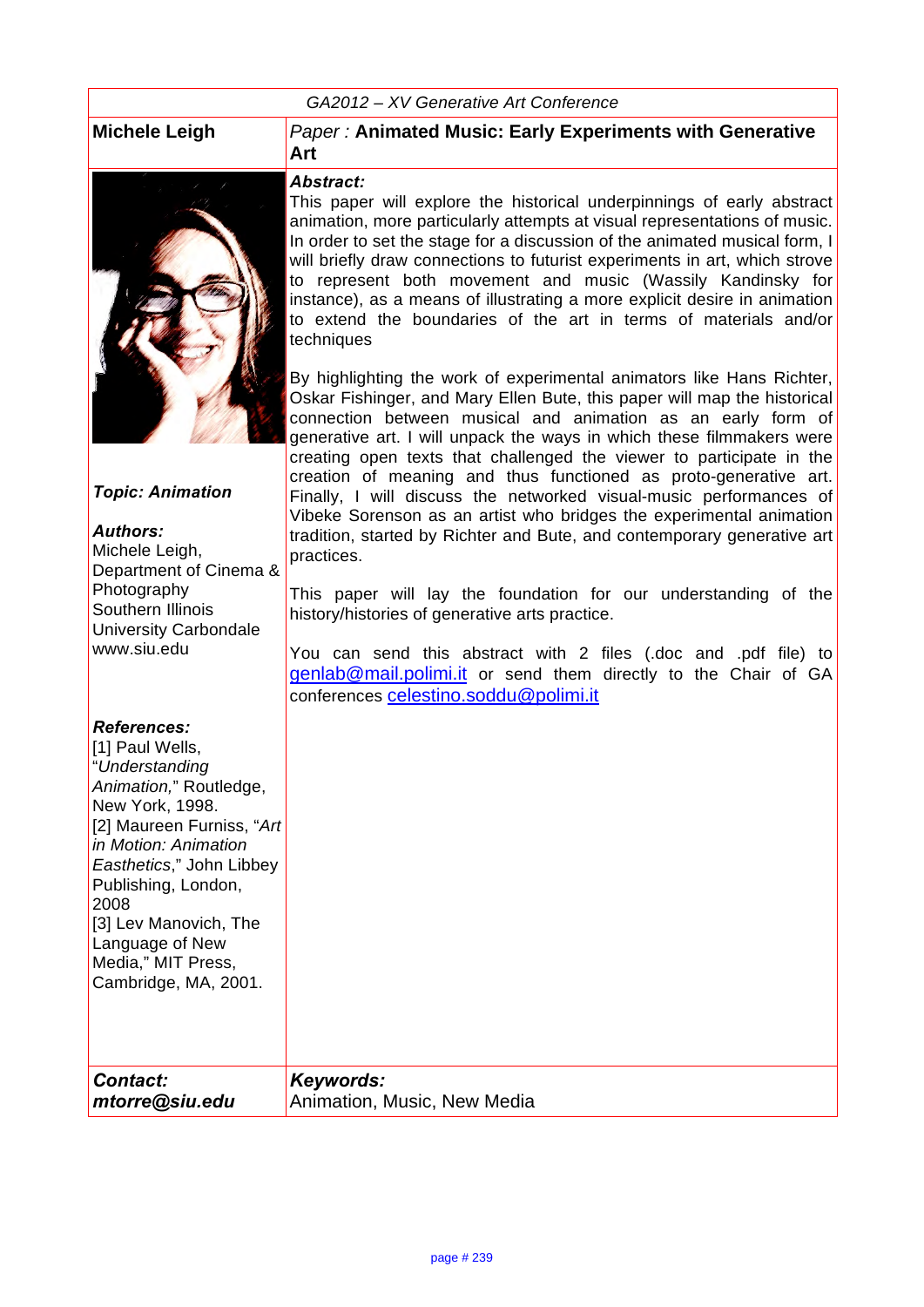# **Animated Music: Early Experiments with Generative Art**

**Dr. Michele Leigh, PhD**

*Department of Cinema & Photography, Southern Illinois University Carbondale, Carbondale, Il, USA e-mail: mtorre@siu.edu*

## **Premise**

This paper will explore the historical underpinnings of early abstract animation, more particularly attempts at visual representations of music. In order to set the stage for a discussion of the animated musical form, I will briefly draw connections to futurist experiments in art, which strove to represent both movement and music (Wassily Kandinsky for instance), as a means of illustrating a more explicit desire in animation to extend the boundaries of the art in terms of materials and/or techniques. By highlighting the work of experimental animators like Hans Richter, Oskar Fischinger, and Mary Ellen Bute, this paper will map the historical connection between musical and animation as an early form of generative art. I will unpack the ways in which these filmmakers were creating open texts that challenged the viewer to participate in the creation of meaning and thus functioned as proto-generative art. Finally, I will discuss the networked visual-music performances of Vibeke Sorenson as an artist who bridges the experimental animation tradition, started by Richter and Bute, and contemporary generative art practices. This paper will lay the foundation for our understanding of the history/histories of generative arts practice.

# **Animated Music: Early Experiments with Generative Art**

# Dr. Michele Leigh, PhD *Southern Illinois University Carbondale* mtorre@siu.edu

"When situated as a deep-time project, history becomes a discovery process with open-ended results and multiple points of entry. If we consider the convergence of technology and the expansion of cinematic arts, the opportunity for new forms and new voices increases exponentially." Vicki Callahan [1]

In the above quote from *Reclaiming the Archive*, Vicki Callahan is arguing that we move away from history as a strictly linear series of events, instead she posits that we look at history as a database of occurrences/moments that overlap, intersect, and speak to each other in unique ways. Her statement could as easily have been written about the confluence of abstract animation, music and generative art, as it was about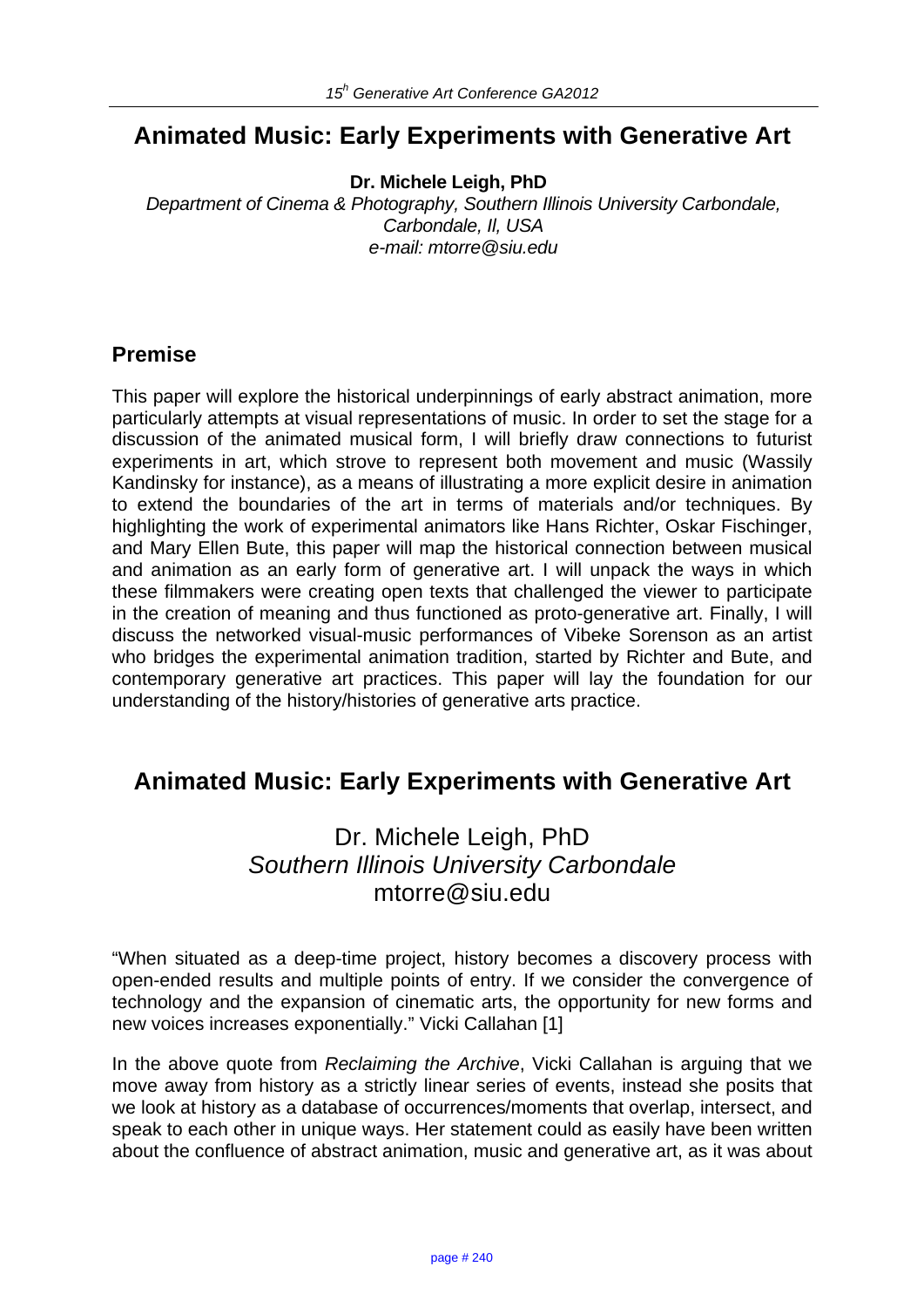history. This paper will explore multiple entry points in the history of abstract animation in order to highlight the historical underpinnings of selected attempts to visually represent music. By drawing attention to the work of experimental animators like Hans Richter, Oskar Fischinger, Mary Ellen Bute, and Vibeke Sorenson this paper will map the historical connections between music and animation as forms of generative arts practice.

Painting becomes one of the many entry points for talking about the history of abstract animation, music and generative art. Each of the animators I will discuss began their careers in painting and traditional arts practices. Lines of influence for animators Richter, Fischinger, Bute and Sorenson with avant-garde experiments in painting can be mapped directly through their involvement with these experiments themselves or indirectly through artistic training in art school. Early Twentieth Century experiments in painting by groups such as the Der Blaue Reiter (Blue Rider), Cubists, Futurists and Suprematists, often revolved around attempts to capture the dynamism of modern life: the light, color, form and movement of the urban experience on the canvas. Combining a fascination with spiritualism and symbolic uses of color, one of the founding members of Der Blaue Reiter group, Vassily Kandinsky, also strove later in his career to merge visual imagery, color and music. For Kandinsky "[the painter] naturally seeks to apply the methods of music to his own art. And from this results that modern desire for rhythm in painting, for mathematical, abstract construction, for repeated note, for setting colour in motion." [2]

The fruit of Kandinsky's application of musical methodology to painting can perhaps best be seem in works like *Composition VI* (1913) and *Yellow Accompaniment* (1924). The titles of the pieces alone, immediately call to mind musical arrangements and serve to reinforce the connection in Kandinsky's mind between painting and music. "Hearing tones and chords as he painted, Kandinsky theorized that (for example), yellow is the colour of middle C on a brassy trumpet; black is the colour of closure, and the end of things; and that combinations of colours produce vibrational frequencies, akin to chords played on a piano." [3] The synaesthesia with which Kandinsky purportedly painted also functions in the mind of the viewer. For example in *Composition VI*, one can hear chaotic musical accompaniment of this apocalyptic painting, the struggle between light (high notes) and darkness (low notes). The viewer sees the length of lines corresponding to length of notes; curving lines accounting for fluctuations in tempo; and the jumble of colors become the instruments competing with each other to be heard, the cacophony becomes overwhelming.

The desire to visually represent music and movement in painting coincided with the birth of cinema and this filmmaking naturally became a place where artists could explore visual music in a time-based medium. This new technology provided artists with a means of illustrating a more explicit desire to extend the boundaries of the art in terms of materials and/or techniques. Within filmmaking, animation, more specifically abstract animation became the place where artists could experiment with issues such as temporality, non-linearity, spirituality, dimensionality, visuality and of course musicality. These experiments range from the purely formal investigations of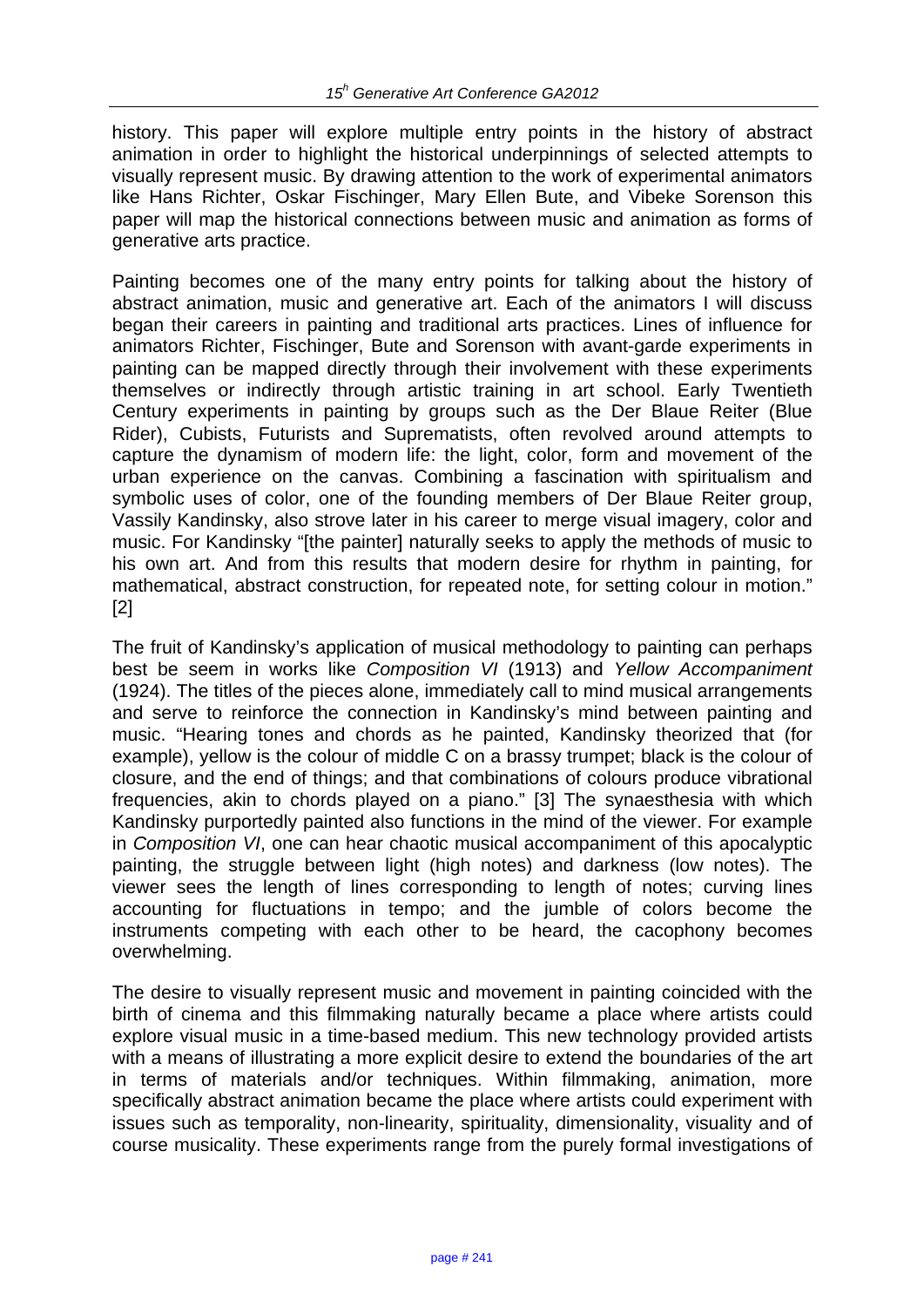animators like Mary Ellen Bute (1906-1983) and Hans Richter (1888-1976) to quests "for expanded consciousness and spiritual fulfilment" with animators like Oskar Fischinger (1900-1967) [4] and Vibeke Sorenson (1954-present).

Mary Ellen Bute's experiments with animation arose, in part, out of an attempt to "find a method for controlling a source of light to produce images in rhythm." [5] It was during her work with musicologist-mathematician-painter Joseph Schillinger, Bute says she "learned to compose paintings using form, line and color, as counterparts to compositions in sound, but [she] felt keenly the limitations inherent in the plastic and graphic mediums and [became] determined to find a medium in which movement would be the primary design factor. Motion picture sound film seemed to be the answer and I began to make films, most of them abstract in content." [6] Of the 16 films that Bute created during her 20-year career, 14 of them are abstract experiments with light and sound. While little may be known of Bute now (outside academic circles), her films at the time were widely disseminated, often showing before feature films in theatres and many of them even premiering at Radio City Music Hall.

Her earliest animated works, like her 1939 film *Spook Sport* (made with the help of Canadian animator Norman McLaren) were made using traditional animation techniques – innumerable drawings done on paper and individually photographed. Bute's 1952 seven minute, hand-colored film *Abstronic* with Aaron Copland's "Hoe Down" and Don Gillis's "Ranch House Party," solidified her place in animation history as both a "America's foremost innovator of abstract animation . . . [and as] a pioneer in electronics imagery." [7] It was in this film that Bute was finally able to use light in dialogue with musical accompaniment.

Working with Dr. Potter from Bell Telephone Laboratories to adapt an oscilloscope for artistic rather scientific purposes, Bute, "By turning knobs and switches on a control board [she could] 'draw' with a beam of light with as much freedom as with a brush. As the figures and forms are produced by light on the oscilloscope screen, they are photographed on motion picture film. By careful conscious repetition and experiment, [she had] accumulated a 'repertoire' of forms. The creative possibilities are endless." [8] Bute's database of oscilloscope images, were both generated by her contemporary music choices and at the same time they generate an experience of the music that is unique. The flowing oscilloscope images provide an ethereal, fluidity to the animation, at times suggesting three-dimensionality. Not only are the creative possibilities endless, the possible responses that the various combinations of image and sound generate in the viewer are also endless.

German filmmaker Hans Richter also hoped to generate a unique and endless supply of viewer responses to his ground breaking 1921 film *Rhythm 21*. Prior to making *Rhythm 21*, Richter was peripheral member of Der Blaue Reiter and later participated in the Cubist and Dadaist movements in art. In Zurich he met Swiss artist Viking Eggeling and in 1918, Richter & Eggeling worked together to "systematically study the underlying principles of rhythm in painting … they completed a series of abstract drawings – variations on a theme – in which they created numerous permutations of basic compositional elements: time, shape, and so forth". [9] They took the most successful drawings and laid them out on a scroll,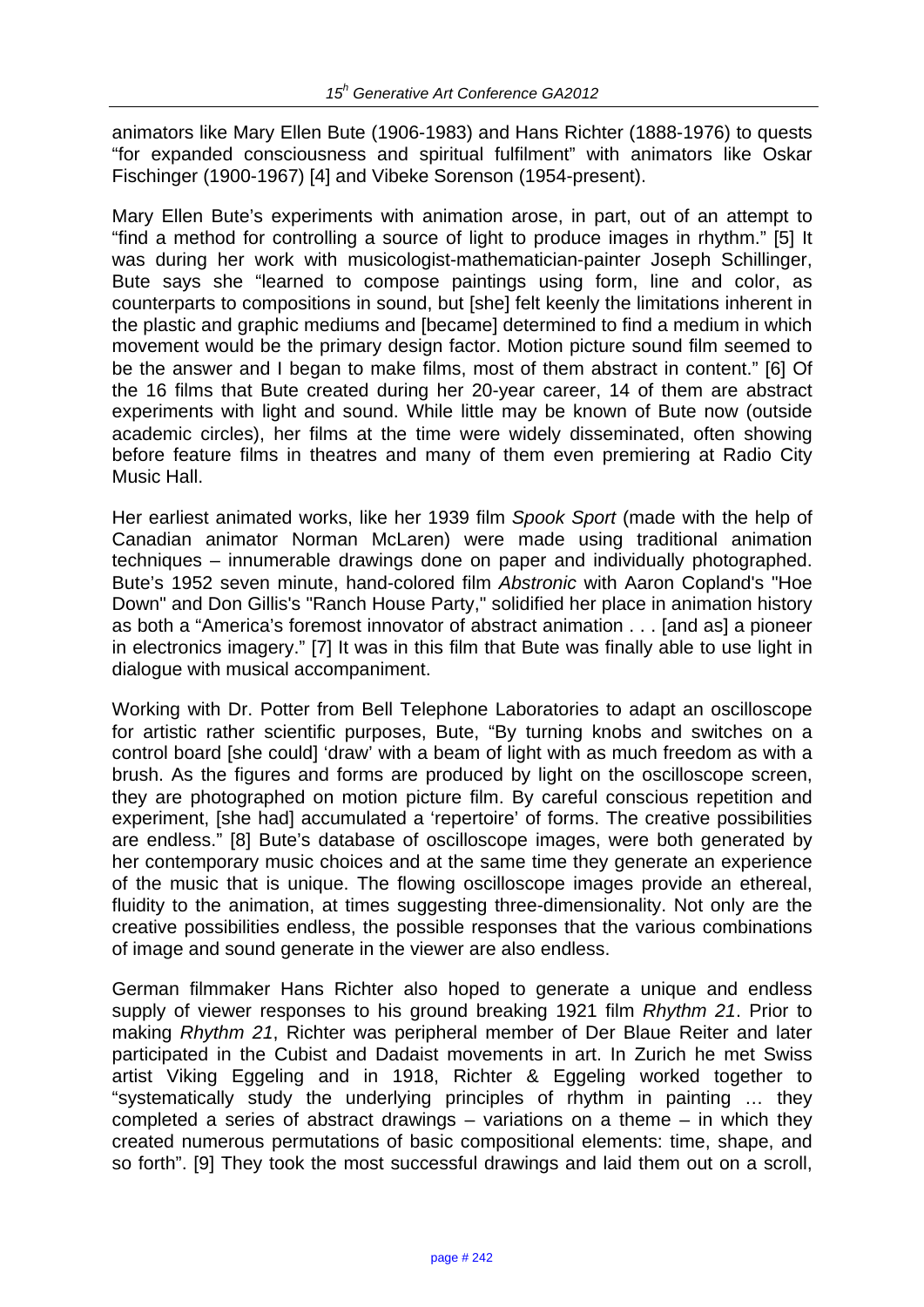which could then be 'read' like a sentence or like hieroglyphs on an ancient Egyptian papyrus. The images could then be filmed using a single frame process and while Eggeling went on to utilize this format for his 1924 film *Symphonie Diagonale*, Richter quickly realized the limitations of this method, it's inability to move past the painterly into the filmic. [10]

*Rhythm 21*, is not only one of the first abstract animations to be screened, it is also Richter's first attempt at embracing the rhythmic potential/qualities of cinema. In the film, Richter utilized "the square (or rectangle) as the simplest way of dividing the square film-screen. The simple square gave me the opportunity to forget about the complicated matter of our drawings and to concentrate on the orchestration of movement and time." [11] Shooting one frame at a time, the film itself was made by "manipulating cut-out paper squares under the camera and recording changes one frame at a time. During the duration of this film, which ran for a little more than a minute, these squares moved, expanded, contracted and changed tone in a carefully orchestrated kinetic composition." [12]

It is through this planned arrangement of the squares and rectangles that Richter is able to create a sense of rhythm. This rhythm however is not based on any preestablished or recorded music, instead the flow of images across and around the screen is meant to generate a sense of rhythm/music in the minds of the viewers. Viewing the film takes on a meditative quality. Through the use of shape, size, shade and movement Richter creates a rhythmic database, or what animator Norman McLaren referred to as a canon. McLaren wrote, "In music the canon astonishes us. Just think! A single theme is used to accompany itself, two, three, or four times; it need only be staggered or overlapped in relation to itself, and, according to the method used, we get a network full of surprises!" [13] Richter builds this network from his rhythmic database, yet despite his careful orchestration, he requires the participation of the viewer who must make sense of and be mindful of the formal manipulations in order to generate their own rhythm.

Borrowing some of the formal aspects established by Richter, Oskar Fischinger's *An Optical Poem* (1937) combines simple geometric shapes with movement and color to evoke the music of Franz Liszt's *Second Hungarian Rhapsody*. Prior making *An Optical Poem*, Fischinger had an extensive career making abstract animation in Germany; inventing a special device which allowed him to create his experimental cut wax films, he played with stereoscopic imagery and there is "evidence that Fischinger produced several multi-projection film displays – an early for of installation art – at his studio around 1926 and also showed films as part of Farblichtmusik (Color, Light, Music), a multi-media presentation staged by composer Alexander Laszlo."[14] Fischinger is also the most prolific of the animators I am speaking about, with over 50 animated films made during his 30-year career as a filmmaker. Perhaps more important than the bulk of his work, is the way in which through him, the history of abstract animation intersects with mainstream Hollywood filmmaking (the segment he worked on for Disney's *Fantasia* and his time at Paramount and Metro-Goldwyn-Mayer).

One of Fischinger's most well known films is *An Optical Poem*, the only film he made for MGM. Like Richter, Fischinger uses cut-outs, his however are mounted on clear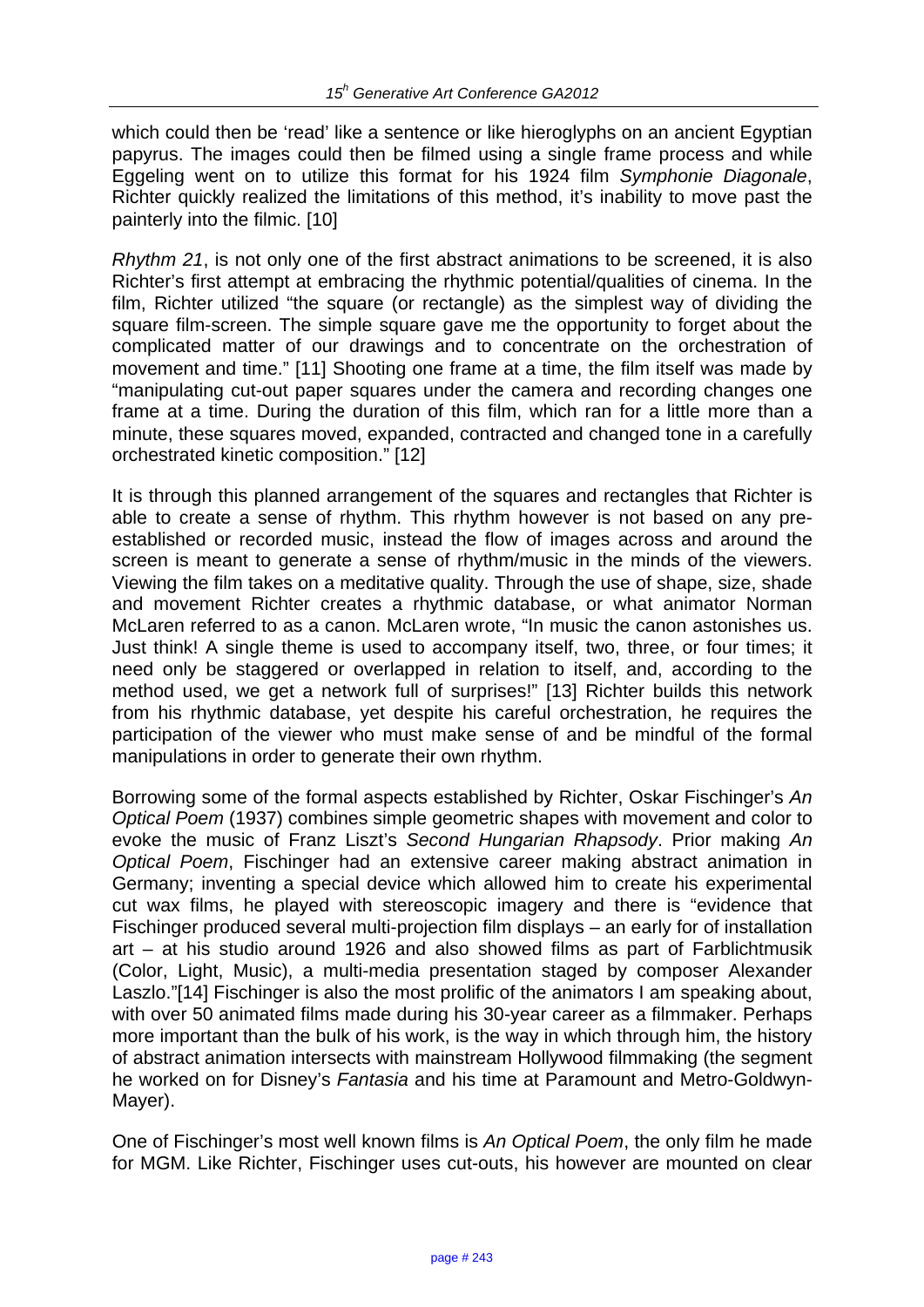wire and he moves them on multiple planes in front of the camera, allowing him to create a sense of dimension, at varying speeds/tempos to accompany the music by Liszt. Film historian, William Moritz describes how the shapes move in *An Optical Poem* – the squares, rectangles, triangles, and circles "move in irregular clusters like traffic in a market place, they march, they dance, they fly, they orbit each other in twos and threes and fours, they melt into each other, they recoil suddenly away from each other, they expand and contract rhythmically and flicker, alone, together, and across stunning multi-plane perspectives. The 'meaning' is for each viewer to contemplate: *An Optical Poem* is an instrument for meditation – microscopic, universal, personal." [15]

The meditative quality generated by *An Optical Poem* is established not only through the careful utilization of Fischinger's of shapes, movements and editing rhythms, but also through his use of color. Shot in glorious Technicolor, the film is a study in synaesthetic sound. Fischinger takes full advantage of the richness of the Technicolor stock to accentuate the connection between shape, color (red, blue, yellow, green and their myriad variations), movement and sound. The strength of the connection to synaesthesia is that the film functions as a beautiful piece of meditative filmmaking just as well without the sound as with.

The contemporary work of Vibeke Sorenson builds on the formalism of Richter, the fluidity of Bute and the meditative qualities of Fischinger. In a sense, each of these early filmmakers becomes one of the multiple entry points that speak to and are spoken to by the digitally generated work of Vibeke Sorenson. As an architecture student in 1971 Sorenson started contemplating the possibilities of computer generated imagery and electronic sound as a form of artistic expression. According to Sorenson, she "envisaged [much like Mary Ellen Bute] an advanced light-based art form, a kind of three-dimensional painting that would come off the canvas, surround [her], and move in response to [her] commands, similar to the way a musician uses an instrument to control and shape the parameter of sound." [16] In an effort to achieve that goal, Sorenson has worked with scientists to develop new technologies, among them an interactive stereoscopic animation system conceived at the San Diego Supercomputer Center.

Sorenson's 1991 stereoscopic film *Maya,* with stereo music by Rand Steiger and Tim Labor, utilizes the new technology developed at SDSC and allows her light-based imagery to literally jump off the canvas/screen with the illusion of threedimensionality. According to Sorenson, with *Maya* (Hindu for illusion, it also implies the liminal space between illusion and reality) "in terms of visual and spatio-temporal form, [her] intention was to use sustained permutations of light, color and shape to create an experience that is reflective of life and the natural cycles that repeat continuously." [18] She goes on to note that the film "on one level pays homage to the continuing tradition of abstract art and to the liberating effect of new and developing technology. On another level it's a personal meditation, an introspective work that focuses on [her] own inner rhythms and spirit." [17] The homage that Sorenson speaks about can be seen, not only in her use of geometric shapes that call to mind films by Richter, Eggeling and Fischinger, the fluid movement of the light